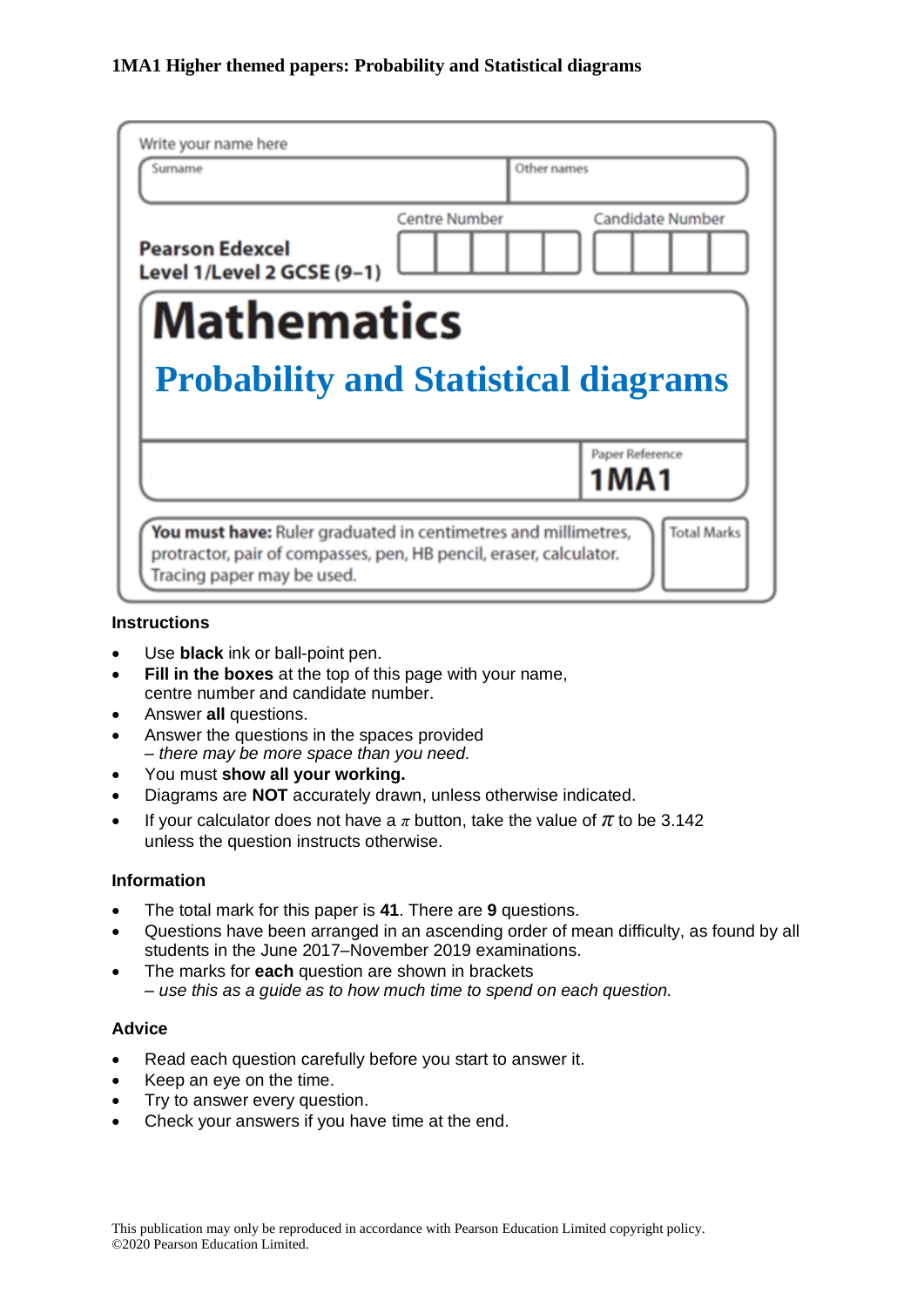**1** A darts team is going to play a match on Saturday and on Sunday. The probability that the team will win on Saturday is 0.45 A darts team is going to play a match on Saturday and on S

If they win on Saturday, the probability that they will win on Sunday is 0.67 If they win on Saturday, the probability that they will win on Sunday is 0.67 If they do **not** win on Saturday, the probability that they will win on Sunday is 0.35 If they do **not** win on Saturday, the probability that they will win on Sunday is 0.35

(*a*) Complete the probability tree diagram. (a) Complete the probability tree diagram.



(*b*) Find the probability that the team will win exactly one of the two matches. (b) Find the probability that the team will win exactly one of the two matches.

...................................................... (**3**) (**Total for Question 1 is 5 marks**) **\_\_\_\_\_\_\_\_\_\_\_\_\_\_\_\_\_\_\_\_\_\_\_\_\_\_\_\_\_\_\_\_\_\_\_\_\_\_\_\_\_\_\_\_\_\_\_\_\_\_\_\_\_\_\_\_\_\_\_\_\_\_\_\_\_\_\_\_\_\_\_\_\_\_\_**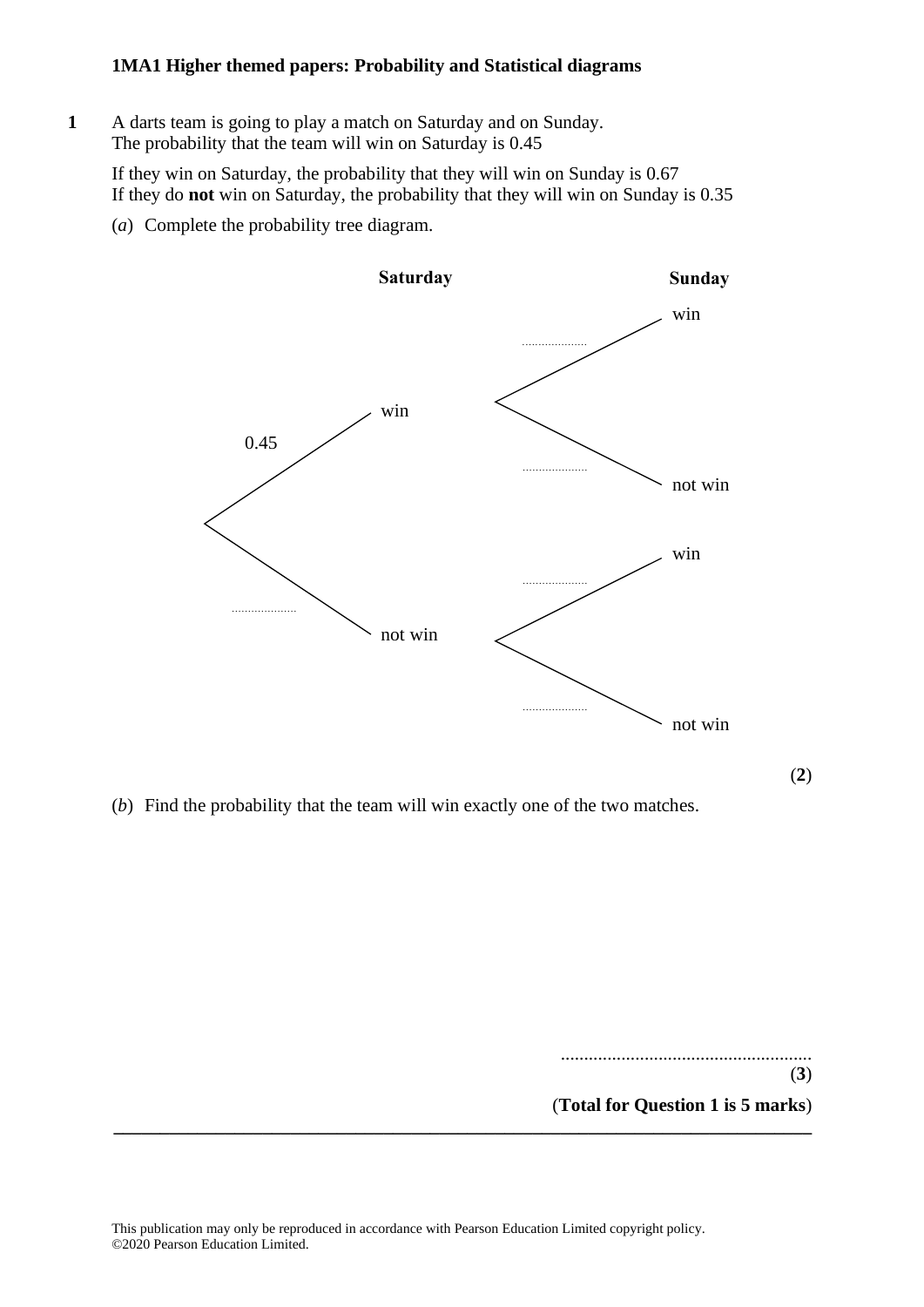- **2** Mary travels to work by train every day.
	- The probability that her train will be late on any day is 0.15
	- (*a*) Complete the probability tree diagram for Thursday and Friday.



(*b*) Work out the probability that her train will be late on at least one of these two days.

....................................................... **(3) (Total for Question 2 is 5 marks) \_\_\_\_\_\_\_\_\_\_\_\_\_\_\_\_\_\_\_\_\_\_\_\_\_\_\_\_\_\_\_\_\_\_\_\_\_\_\_\_\_\_\_\_\_\_\_\_\_\_\_\_\_\_\_\_\_\_\_\_\_\_\_\_\_\_\_\_\_\_\_\_\_\_\_**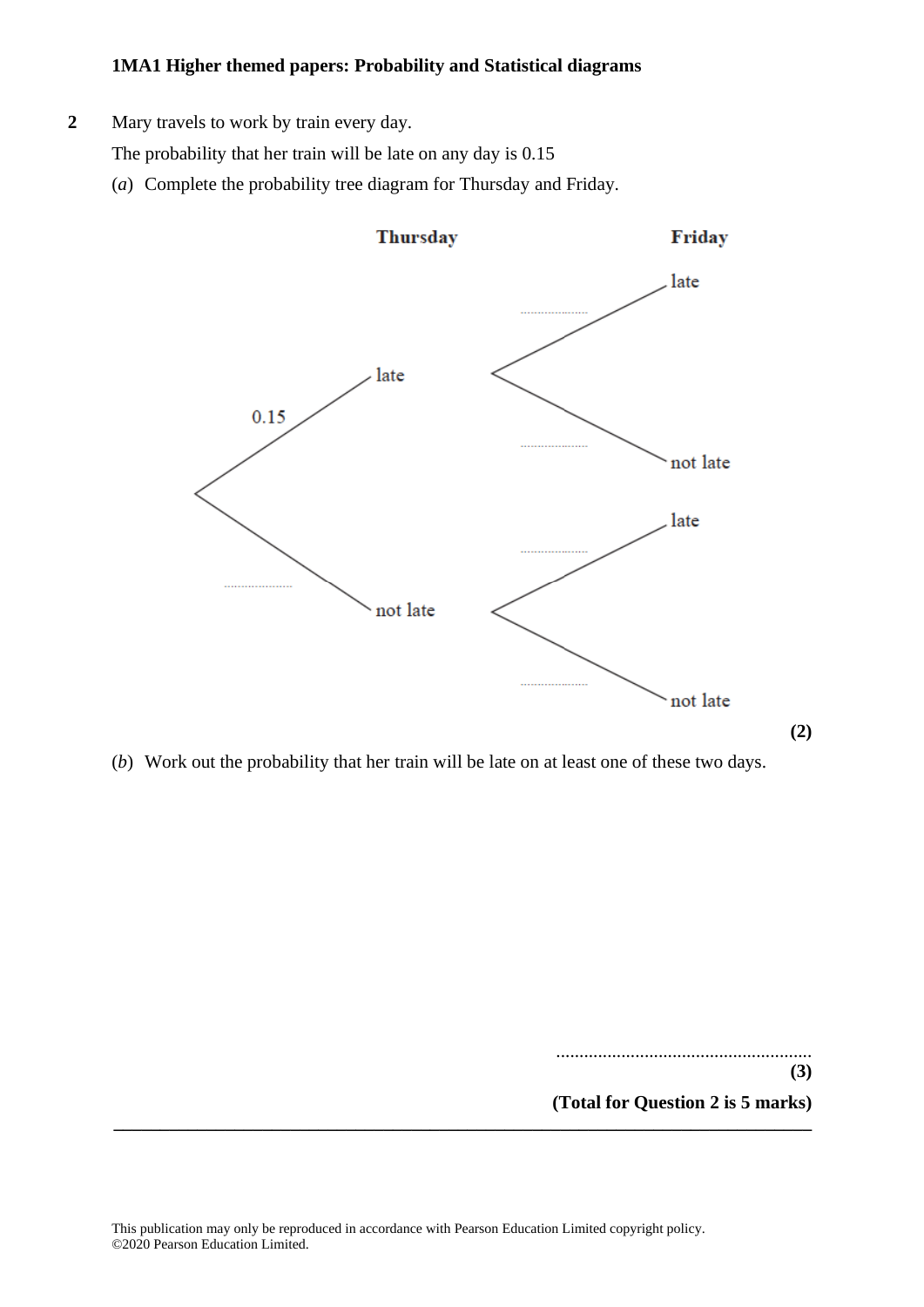**3** 60 people were asked if they prefer to go on holiday in Britain or in Spain or in Italy.

38 of the people were male. 11 of the 32 people who said Britain were female. 8 males said Italy. 12 people said Spain.

One of the females is chosen at random.

What is the probability that this female said Spain?

......................................................

(**Total for Question 3 is 4 marks**) **\_\_\_\_\_\_\_\_\_\_\_\_\_\_\_\_\_\_\_\_\_\_\_\_\_\_\_\_\_\_\_\_\_\_\_\_\_\_\_\_\_\_\_\_\_\_\_\_\_\_\_\_\_\_\_\_\_\_\_\_\_\_\_\_\_\_\_\_\_\_\_\_\_\_\_**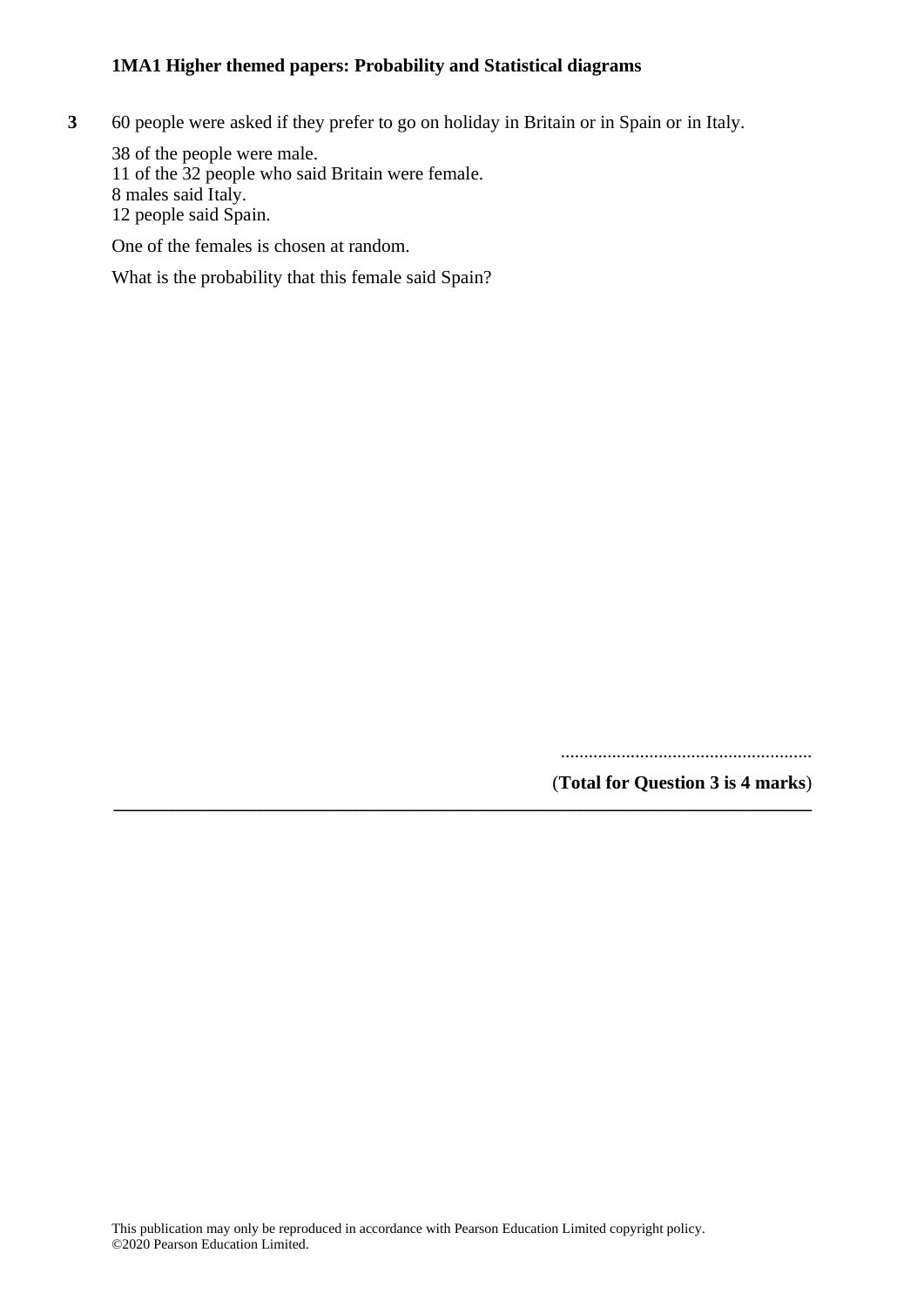**4**  $\mathscr{E} = \{1, 2, 3, 4, 5, 6, 7, 8, 9\}$  $A = \{1, 5, 6, 8, 9\}$  $B = \{2, 6, 9\}$ 



**\_\_\_\_\_\_\_\_\_\_\_\_\_\_\_\_\_\_\_\_\_\_\_\_\_\_\_\_\_\_\_\_\_\_\_\_\_\_\_\_\_\_\_\_\_\_\_\_\_\_\_\_\_\_\_\_\_\_\_\_\_\_\_\_\_\_\_\_\_\_\_\_\_\_\_**

(*a*) Complete the Venn diagram to represent this information.

**(3)**

A number is chosen at random from the universal set  $\mathcal{E}$ .

(*b*) Find the probability that the number is in the set  $A \subseteq B$ 

....................................................... **(2) (Total for Question 4 is 5 marks)**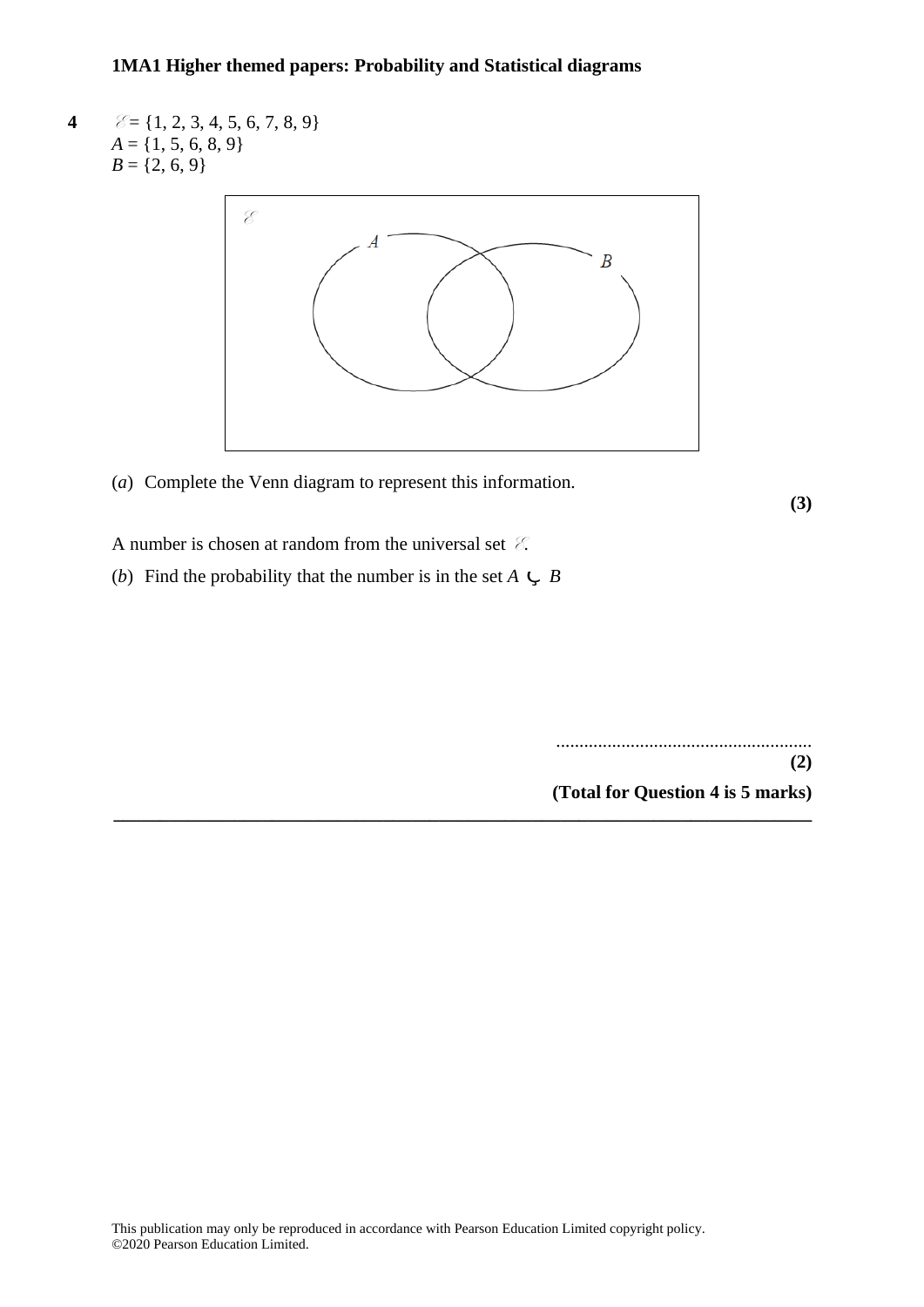- **5**  $\mathcal{E} = \{odd \text{ numbers less than } 30\}$  $A = \{3, 9, 15, 21, 27\}$  $B = \{5, 15, 25\}$ 
	- (*a*) Complete the Venn diagram to represent this information.



**\_\_\_\_\_\_\_\_\_\_\_\_\_\_\_\_\_\_\_\_\_\_\_\_\_\_\_\_\_\_\_\_\_\_\_\_\_\_\_\_\_\_\_\_\_\_\_\_\_\_\_\_\_\_\_\_\_\_\_\_\_\_\_\_\_\_\_\_\_\_\_\_\_\_\_**

**(4)**

A number is chosen at random from the universal set,  $\mathcal{E}$ .

(*b*) What is the probability that the number is in the set  $A \n\in B$ ?

....................................................... **(2) (Total for Question 5 is 6 marks)**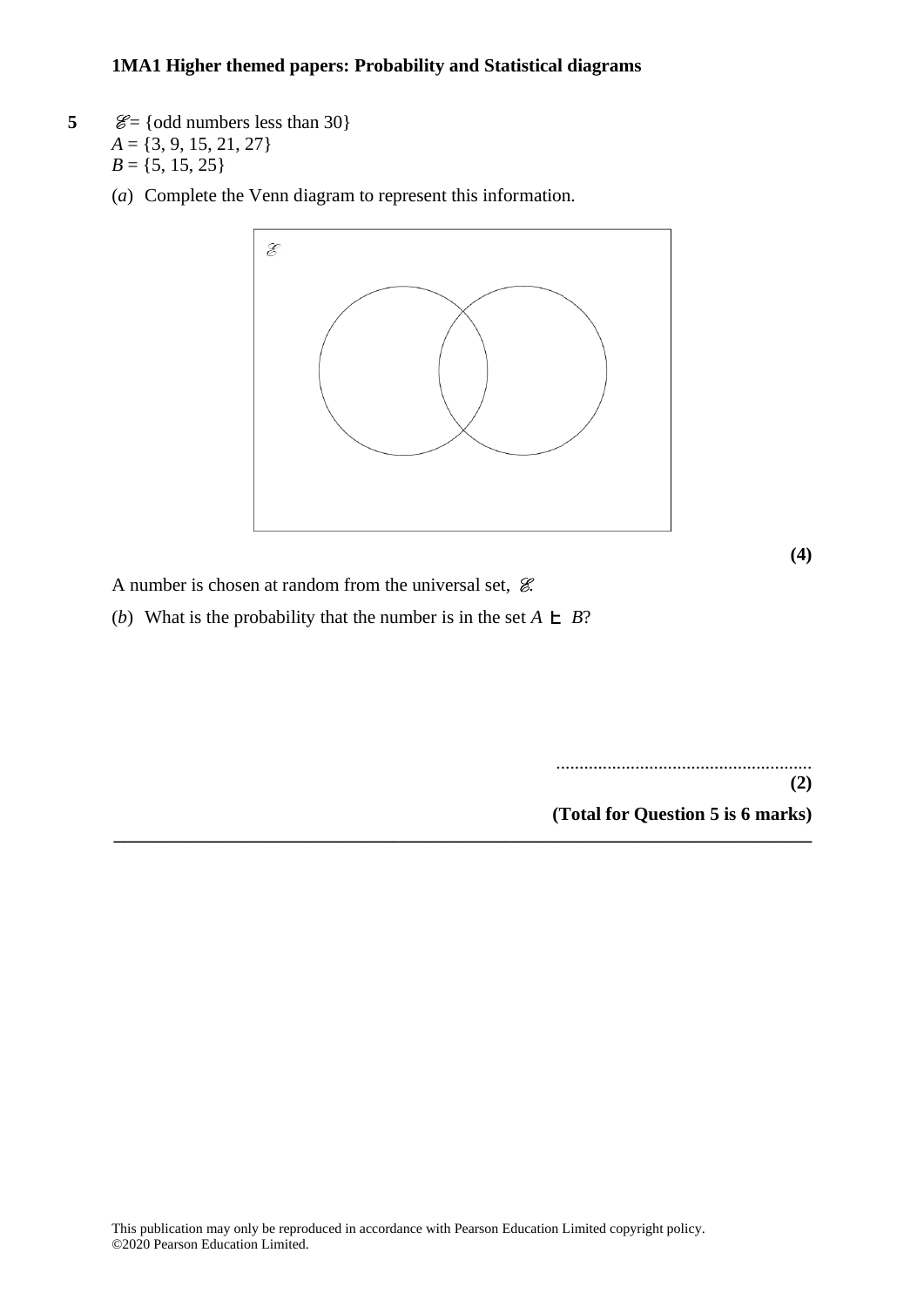- **6**  $\mathcal{E} = \{\text{even numbers between 1 and 25}\}\$  $A = \{2, 8, 10, 14\}$  $B = \{6, 8, 20\}$  $C = \{8, 18, 20, 22\}$ 
	- (*a*) Complete the Venn diagram for this information. (a) Complete the Venn diagram for this information.



**(4)**

A number is chosen at random from  $\mathcal{E}$ .

(*b*) Find the probability that the number is a member of  $A \subset B$ .

....................................................... **(Total for Question 20 is 6 marks)(2) (Total for Question 6 is 6 marks) \_\_\_\_\_\_\_\_\_\_\_\_\_\_\_\_\_\_\_\_\_\_\_\_\_\_\_\_\_\_\_\_\_\_\_\_\_\_\_\_\_\_\_\_\_\_\_\_\_\_\_\_\_\_\_\_\_\_\_\_\_\_\_\_\_\_\_\_\_\_\_\_\_\_\_**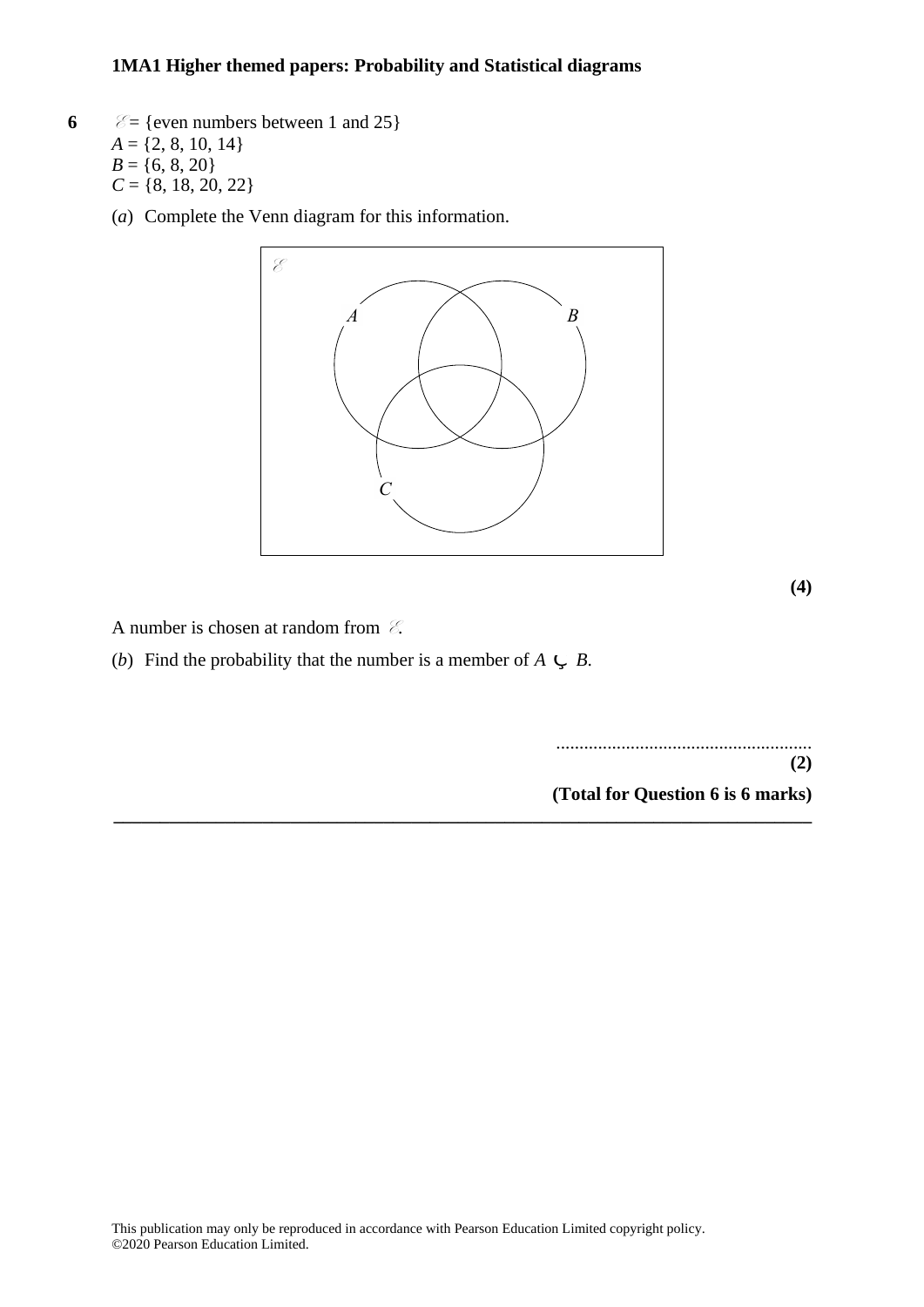**7** There are 30 students in Mr Lear's class. **12** There are 30 students in Mr Lear's class. 16 of the students are boys. 16 of the students are boys.

Two students from the class are chosen at random. Two students from the class are chosen at random.

Mr Lear draws this probability tree diagram for this information. Mr Lear draws this probability tree diagram for this information.



(*a*) Write down **one** thing that is wrong with the probabilities in the probability tree diagram. (a) Write down **one** thing that is wrong with the probabilities in the probability tree diagram.

...................................................................................................................................................... .................................................................................................................................................................................................................................................. . ...................................................................................................................................................... .................................................................................................................................................................................................................................................. . **(1)**

Owen and Wasim play for the school football team. Owen and Wasim play for the school football team.

The probability that Owen will score a goal in the next match is 0.4. The probability that Owen will score <sup>a</sup> goal in the next match is 0.4 The probability that Wasim will score a goal in the next match is 0.25.  $\epsilon$  probability that Owen will score a goal in the next match is 0.

Mr Slater says, Mr Slater says,

"The probability that both boys will score a goal in the next match is  $0.4 + 0.25$ "  $T$  that both boys will score a goal in the next match in the next match in the next match is 0.4  $\pm$ 

(*b*) Is Mr Slater right? (b) Is Mr Slater right? Give a reason for your answer.  $N$  is a real part  $\mu$ 

......................................................................................................................................................

...................................................................................................................................................... **(1) (1)**

**\_\_\_\_\_\_\_\_\_\_\_\_\_\_\_\_\_\_\_\_\_\_\_\_\_\_\_\_\_\_\_\_\_\_\_\_\_\_\_\_\_\_\_\_\_\_\_\_\_\_\_\_\_\_\_\_\_\_\_\_\_\_\_\_\_\_\_\_ <sup>12</sup> \_\_\_\_\_\_\_**

**(Total for Question 7 is 2 marks)**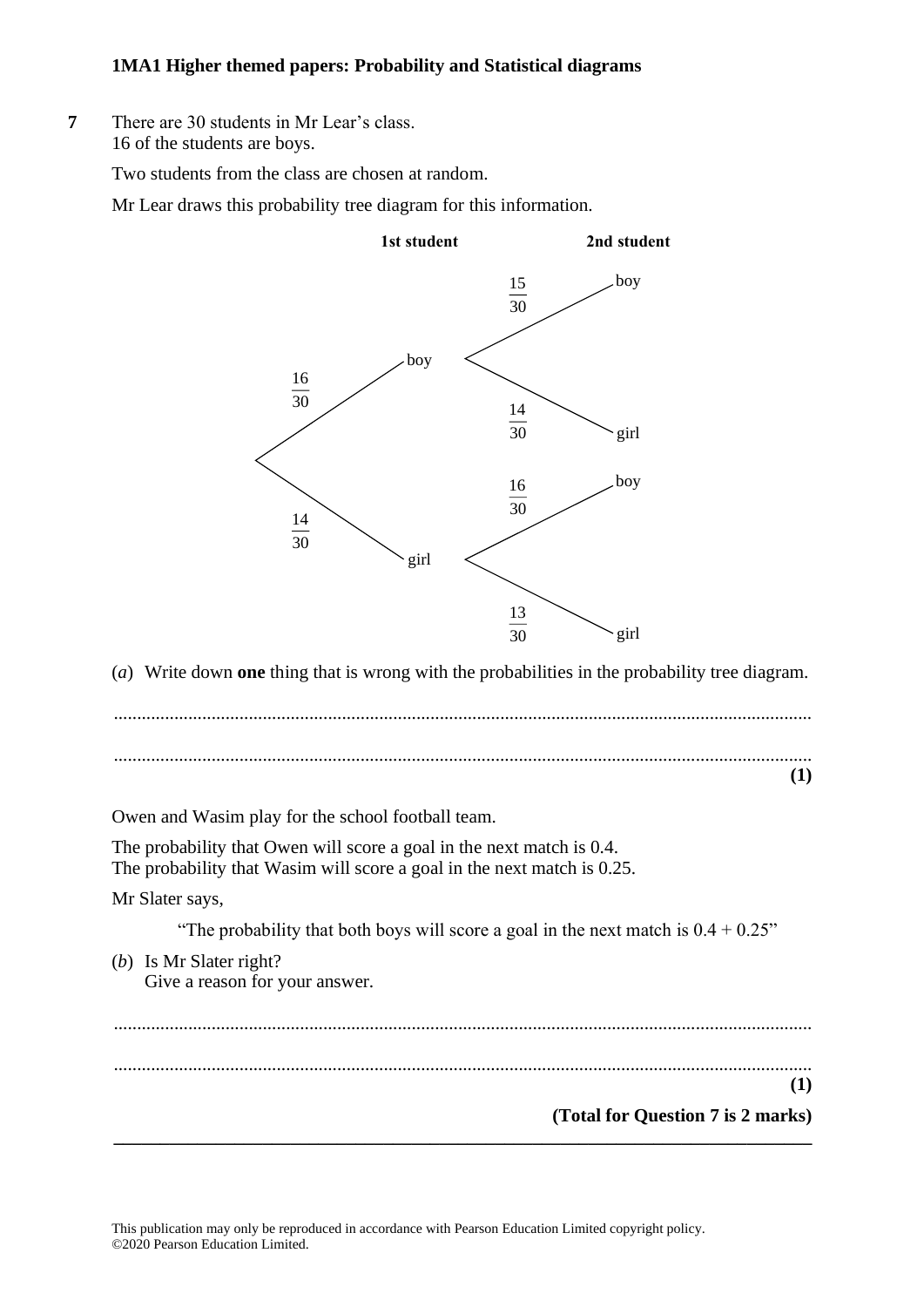**8** The probability tree diagram shows the probabilities that Bismah will be late for work on two days next week.



Calculate the probability that Bismah will be late on exactly one of the two days.

....................................................... **(Total for Question 8 is 3 marks)**

**\_\_\_\_\_\_\_\_\_\_\_\_\_\_\_\_\_\_\_\_\_\_\_\_\_\_\_\_\_\_\_\_\_\_\_\_\_\_\_\_\_\_\_\_\_\_\_\_\_\_\_\_\_\_\_\_\_\_\_\_\_\_\_\_\_\_\_\_\_\_\_\_\_\_\_**